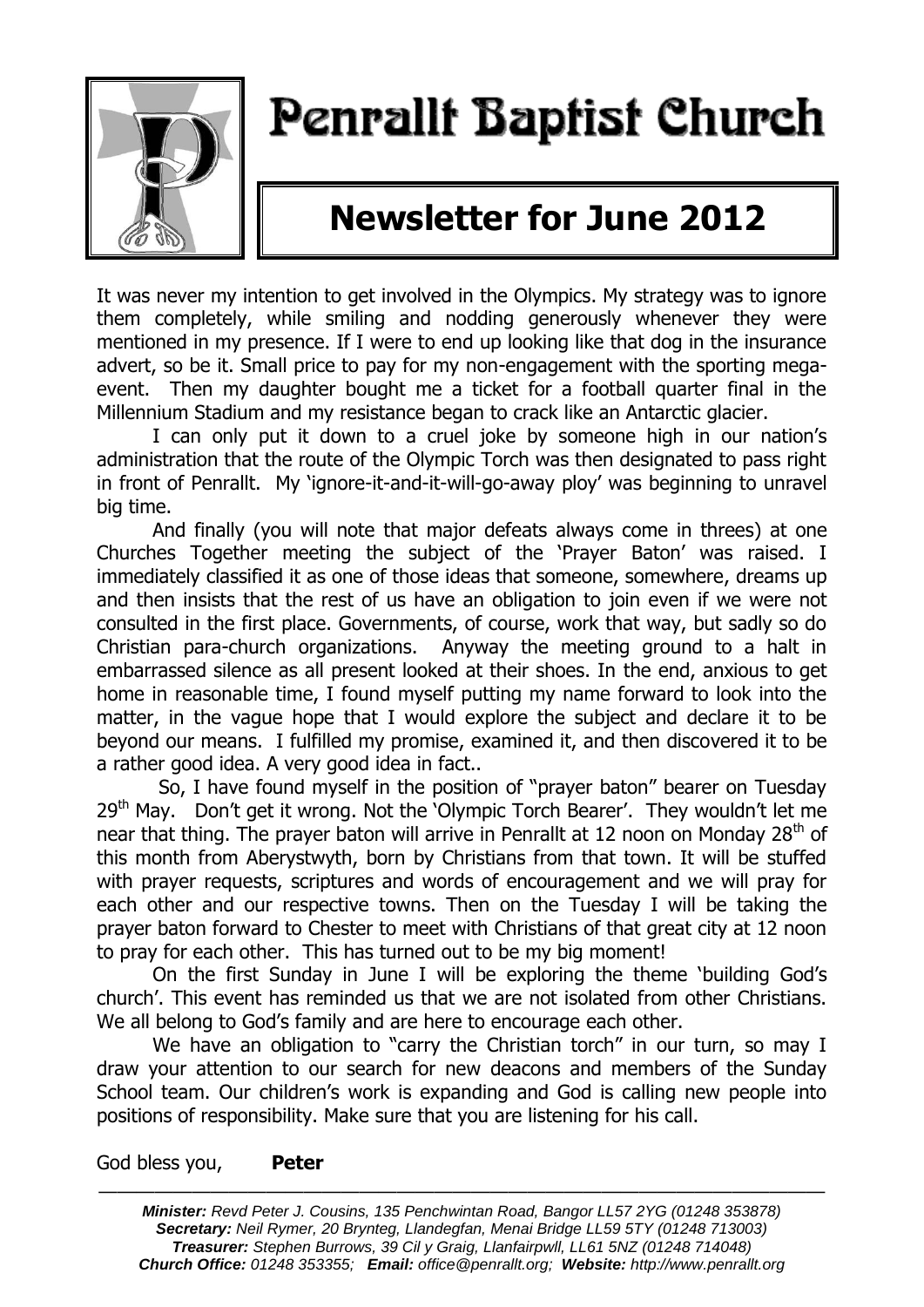(PS: Please remember that from Sunday June  $3<sup>rd</sup>$  for three months our evening services will begin at **7.00pm**. This is to allow you to spend the afternoon at the beach, or walking the hills or just sleeping in your hammock in the shade. Don't waste the summer. Enjoy God's sabbath in beautiful North Wales and then come to church at 7pm to give him thanks and praise. )

### **SERVICES IN JUNE**

### **June 3**

| 10.30am<br>2.15 <sub>pm</sub> | <b>Growing and Building: Mustard Seed Faith</b><br>Service in Bontnewydd               | Ephesians 4:1-16 |  |
|-------------------------------|----------------------------------------------------------------------------------------|------------------|--|
| 7.00pm                        | Communion Service. "It was not meant to be like this in the                            |                  |  |
|                               | beginning" – Jesus and divorce.                                                        | Matthew 19:1-12. |  |
| <b>June 10</b>                |                                                                                        |                  |  |
| 10.30am                       | It's OK to doubt. To be honest, doubt may be good for you.                             |                  |  |
|                               |                                                                                        | Psalm 73         |  |
| 7.00pm                        | When God says "Go", go!                                                                | Matthew 19:16-30 |  |
| <b>June 17</b>                |                                                                                        |                  |  |
| 10.30am                       | Fathers' Day. Qualities that God expects in Fathers (and in all of<br>Psalm 40<br>us). |                  |  |
| 7.00pm                        | Outrageous Grace. God does much better than being fair.<br>Matthew 20: 1-16            |                  |  |
| June 24                       |                                                                                        |                  |  |
| 10.30am<br>7.00pm             | <b>Communion Service</b><br>Speaker: Revd. Clive Alder<br>Speaker: Michael Straker     |                  |  |
|                               |                                                                                        |                  |  |

### **Our Preaching Team for June:**

Peter Cousins is Penrallt's minister. Revd. Clive Alder is the minister of the Holyhead Baptist Church (New Park Street Baptist Church). He was a Physics teacher before going into the Baptist ministry in Scotland with his wife Kathleen. Michael Straker is a Bangor graduate, just finishing his year's volunteer work as a Relay Worker in North Wales with the University and Colleges Christian Fellowship. After marrying Naomi in the summer he is going on to do a PGCE in Chester.

### **NO CHURCH LUNCH**

We will not host a church lunch on Sunday June  $3<sup>rd</sup>$  because of the extended Jubilee bank holiday .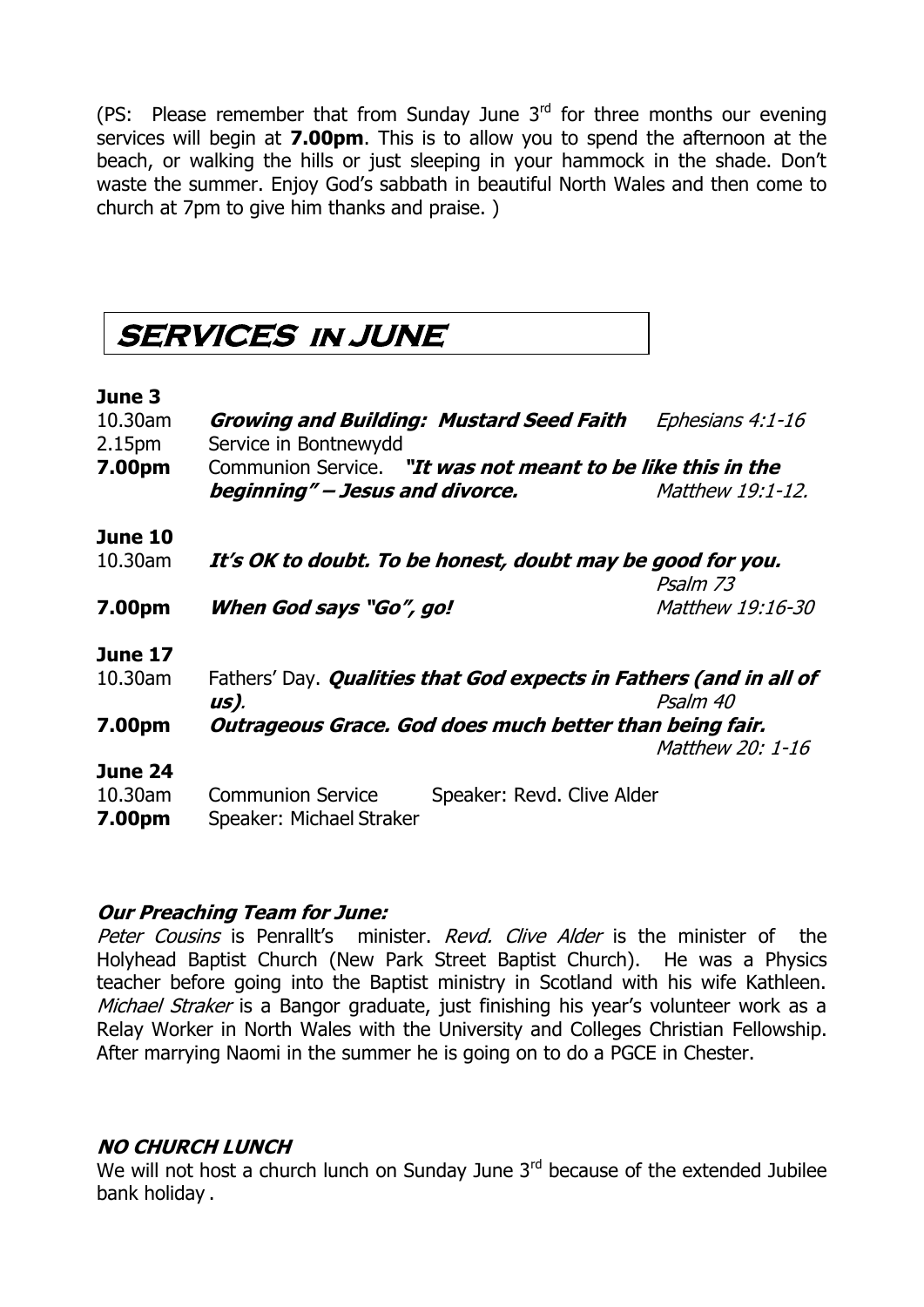### **SPECIAL DATES FOR JUNE**

| Friday 1            |                    | <b>Pastoral Care Team</b>                                            |
|---------------------|--------------------|----------------------------------------------------------------------|
| <b>Wednesday 6</b>  | $10:30$ am         | Men's Prayer Meeting.                                                |
| <b>Saturday 9</b>   |                    | Bangor Carnival. All help will be appreciated                        |
| <b>Monday 11</b>    |                    | <b>HGV</b> meeting                                                   |
| Wednesday 13 7:30pm |                    | Cytun committee meeting at in Berea Newydd                           |
|                     |                    | Friday and Saturday 15 & 16 All Wales Baptist Assembly in Carmarthen |
| <b>Monday 18</b>    | 7:30 <sub>pm</sub> | Deacons' Meeting                                                     |
| <b>Tuesday 19</b>   | 10.30am            | Penrallt Walking Group (see 'Noticeboard')                           |
| <b>Saturday 30</b>  | 7.30pm             | <b>Worship Team Saturday Session</b>                                 |

### **Weekdays**

#### **Please check with the contact people when there are meetings this month.**  HG = Home Group

| Day        | <b>Time</b>          | <b>Details</b>                          | <b>Contacts</b>                                        |
|------------|----------------------|-----------------------------------------|--------------------------------------------------------|
| <b>Tue</b> | 8.00pm               | HG, Nilgiri                             | Joan Beer (353874)                                     |
| <b>Tue</b> | 7.30pm               | HG, Tyddyn Isaf, Menai<br><b>Bridge</b> | <b>Magnus Forrester-Barker</b><br>(717570)             |
| <b>Wed</b> | 10.30am              | Men's Prayer Meeting                    | Peter Cousins (353878)                                 |
| <b>Wed</b> | 2.00 <sub>pm</sub>   | Carers' Home Group                      | Carol Morris (716953)                                  |
| <b>Wed</b> | 7.30pm               | HG, The Nomads                          | Jess & Seamus Adams (421185)<br>Susan Cousins (353878) |
| <b>Wed</b> | 7.30pm               | HG, Bethesda                            | Jon & Deb Stammers (602868)                            |
| <b>Wed</b> | 8.00pm               | HG, Grŵp Cymraeg                        | Owen & Nia Lloyd Evans (352634)                        |
| Thu        | 10.30am              | Post-Alpha Bible Study                  | Sue & Lawrence Moss (713793)                           |
| Thu        | 7.30pm               | HG, Llanfairpwll                        | Sue & Lawrence Moss (713793)                           |
| Thu        | 7.45pm               | HG, Talwrn                              | Gill & James Goodman (751074)                          |
| Fri        | 10.30am<br>- noon    | <b>Cheeky Monkeys</b>                   | Joan Rymer (713003)                                    |
| Fri        | $10.30 -$<br>12.30pm | HG, 6 Maes y Dref                       | Anne Collis (353173)<br>anne@collis66.freeserve.co.uk  |
| <b>Sat</b> | 8.30am               | <b>Prayer Meeting</b>                   |                                                        |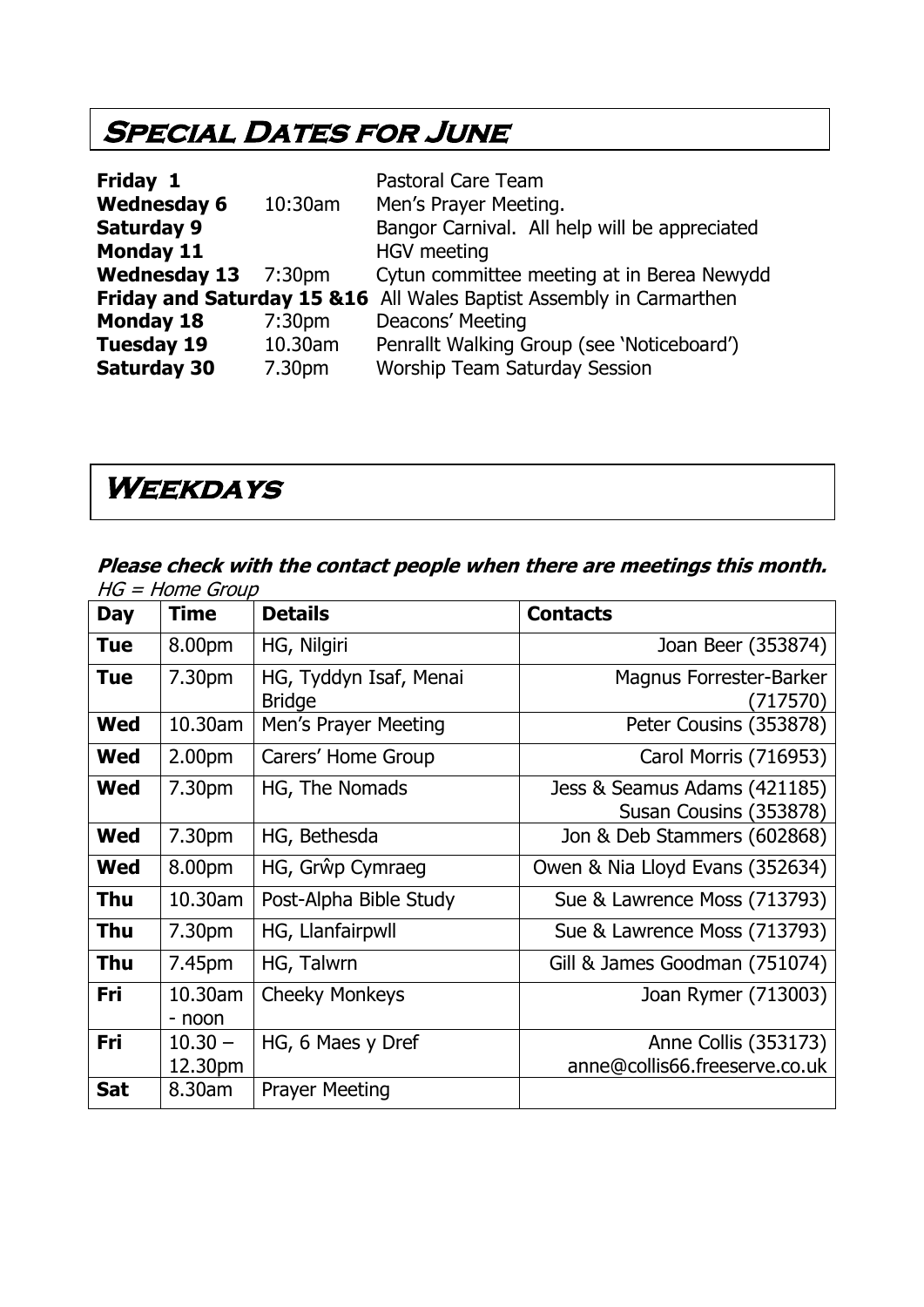### **News of People**

Our condolences to **Nancy Jones** and family on the death of her brother at the end of last month. **Jane Hodgson** has now left and is settling in Warrington. We wish her God's blessing. This is the time to say goodbye to all our leaving students. Thank you for sharing your life with us. We wish you God's blessing and ask you to always hold Wales in your hearts.

### **Children's Birthdays in June**

**20th:** Bradley Jones

### **Noticeboard**

- **Men's Prayer Meeting Wednesday 6 June 10.30am** The men will meet for prayer as usual, followed by coffee in Options.
- **Walking Group Tuesday 19 June 10.30am** We will meet at the paddling pool on Llandudno prom and will walk around Little Orme and Penrhyn Bay (about 4 hours). Contact Freda on 371316 if you want further details.

### **Men's Games Evening**

The men are taking a break from their games evenings and will reconvene in September.

- **Worship Teams Saturday 30 June 7.30pm** All singers, instrumentalists, worship leaders, sound and projection team members are welcome. Contact Deb Stammers for more details [\(jonanddeborah@btinternet.com\)](mailto:jonanddeborah@btinternet.com).
- **Students**

We would like to begin a students/young adults home grop in Bangor from the start of the next academic year, If you are interested in leading/hosting it, please speak to Peter or Danielle.

### **Penrallt on Facebook**

100 people are signed up to Penrallt's Facebook site. Join us.

### **Homeless in Bangor**

We do not recommend giving money to the homeless. Instead, £5 in one of the brown envelopes from the table in the porch of the church (placed in the offering) will buy a hot meal for them through the St. Mary's Hostel scheme. So far Penrallt has contributed £3665 to the fund.